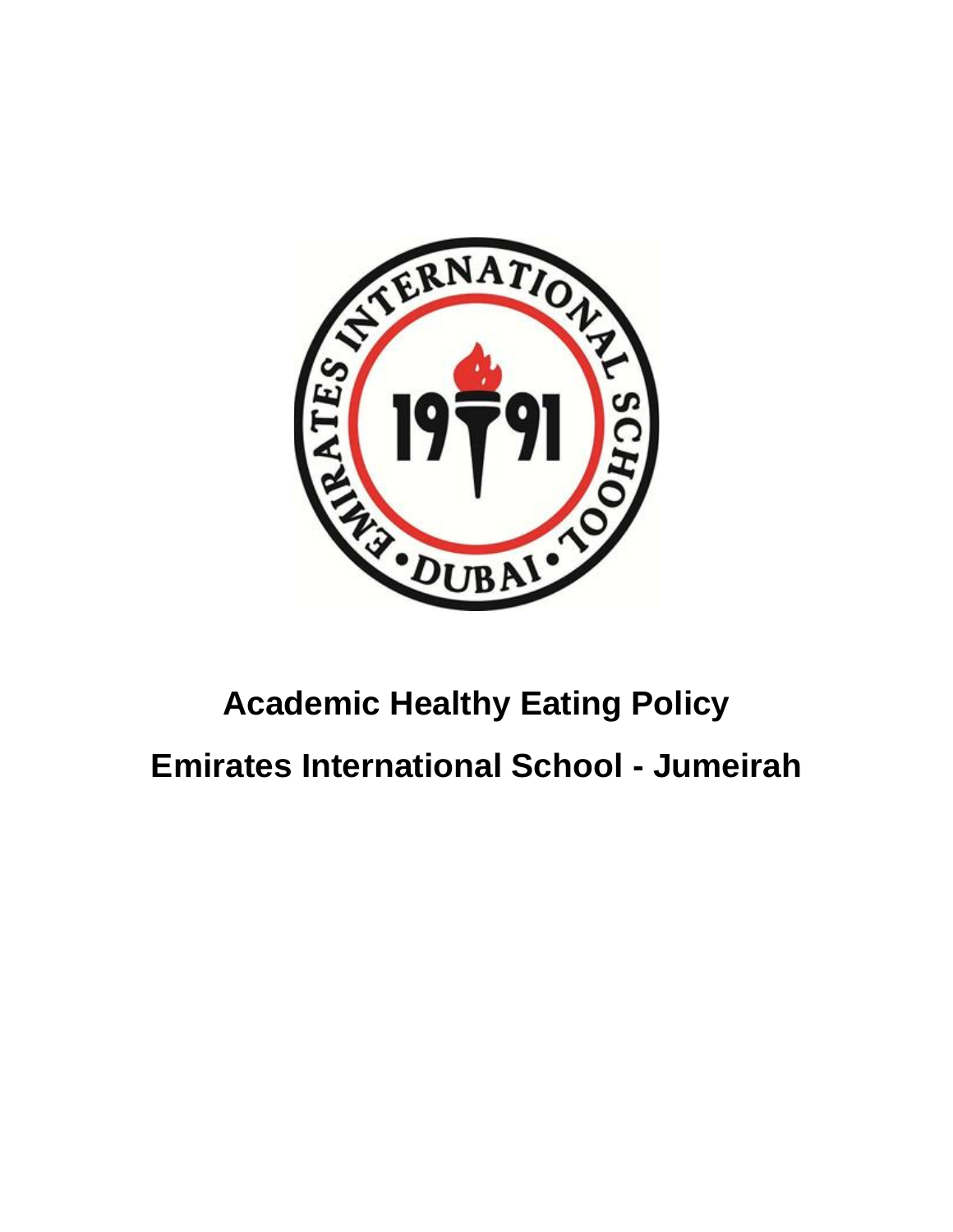# **Healthy Eating Policy**

# **Review Cycle: 2 years**

# **Date: September 2021 Review Date: September 2022**

#### **Introduction**

As a health promoting School, EIS is committed to encouraging and developing positive attitudes towards food and a healthy diet. Promoting a healthy lifestyle is integral to our curriculum and we recognise the importance of offering children the opportunity to make informed choices about what, when, where and why they eat.

As a school we know that food is fundamental to the quality of a child's life, not just in providing essential nutrition but in communicating and sharing positive values, attitudes and experiences with each other. We believe that adults (staff, parents and carers) should be good role models and should support the children in understanding how balanced nutrition contributes to a person's health, happiness and general well-being.

#### **1. Aims and Objectives**

1.1 To improve the health of pupils, staff and the whole school community by helping to influence eating habits through increasing knowledge and awareness of food issues including what constitutes a healthy diet.

1.2 To ensure pupils are well nourished at school and that every pupil has access to safe, tasty and nutritious food and a safe, easily available water supply during the school day.

1.3 To ensure that food provision in the school acknowledges the ethical and medical requirements of staff and pupils e.g. religious, vegetarian, medical and allergenic needs.

1.4 To introduce and promote practices within the school to reinforce these aims and to remove or discourage practices that negate them.

## **2. Organisation - Curriculum**

2.1 We regard healthy eating education as a whole-school issue, and we believe that opportunities to teach about the importance of living a healthy lifestyle occur throughout the curriculum.

2.2 Healthy eating education forms an important part of our school's curriculum. The importance of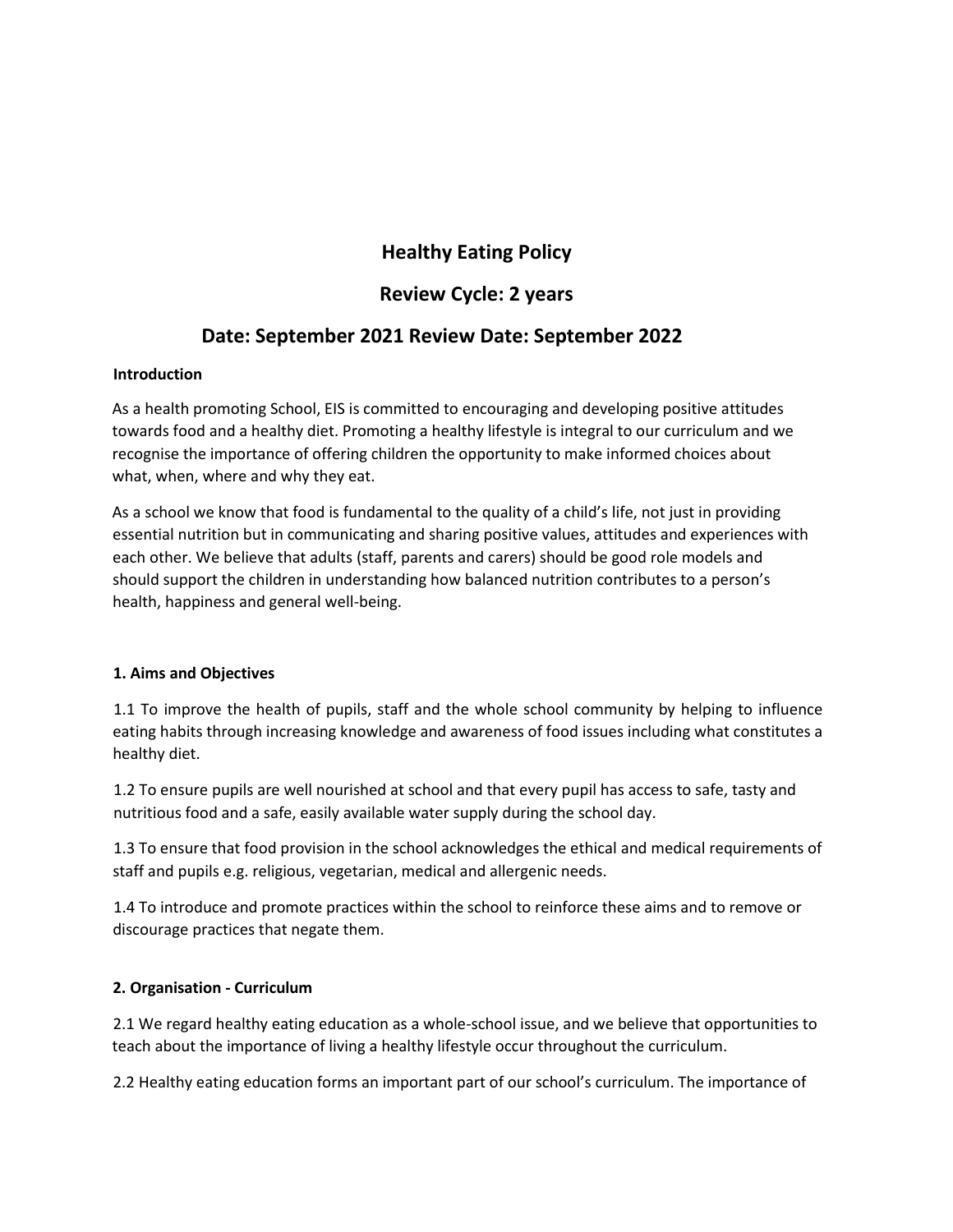balanced nutrition and healthy food choices is explicitly taught through the Units of Inquiry and PE.

2.3 All pupils have the opportunity to learn about where food has come from. Pupils learn about the requirements for plant growth, the food chain and the components of a healthy diet through the Science elements of our curriculum.

### **3. Organisation – Management of Eating**

Fruit, vegetables and water

3.1 Pupils in Year 1 benefit from 'Munch and Crunch' time. Pupils are encouraged to eat their piece of fruit as part of their daily break time.

3.2 To ensure consistency across the school children will also be encouraged to eat fruit or vegetables at break time.

3.3 All children are encouraged to bring in a water bottle so they can have access to water throughout the day. Water fountains are also provided in the school for additional access to drinking water.

#### **Packed Lunches/treats**

3.4 Chocolate, sweets, biscuits, crisps, and cakes are actively discouraged as everyday snacks in school or as part of lunch boxes. Chewing gum and fizzy drinks are not permitted on the school premises or while the children are representing the school.

3.5 We encourage parents to provide a balanced packed lunch, offering a variety of healthy foods. Teachers and classroom helpers observe what the children are eating and will feedback to class teachers who will inform parents regarding any concerns.

3.6 Birthdays, and special events in class are also times where food contributes to a sense of celebration and sharing. On these occasions foods other than fruit or vegetables may be offered, but the staff will remind the children that this is an "occasional" treat and not "every day food".

3.7 At EIS we have children with food allergies within the school population, particularly nut allergies. Parents or carers of children who are on special diets for medical or religious reasons, or who have allergies, will be asked to provide as much information as possible about which foods are suitable or foods which must be avoided. This information will be displayed in the medical room, office and in the school kitchen.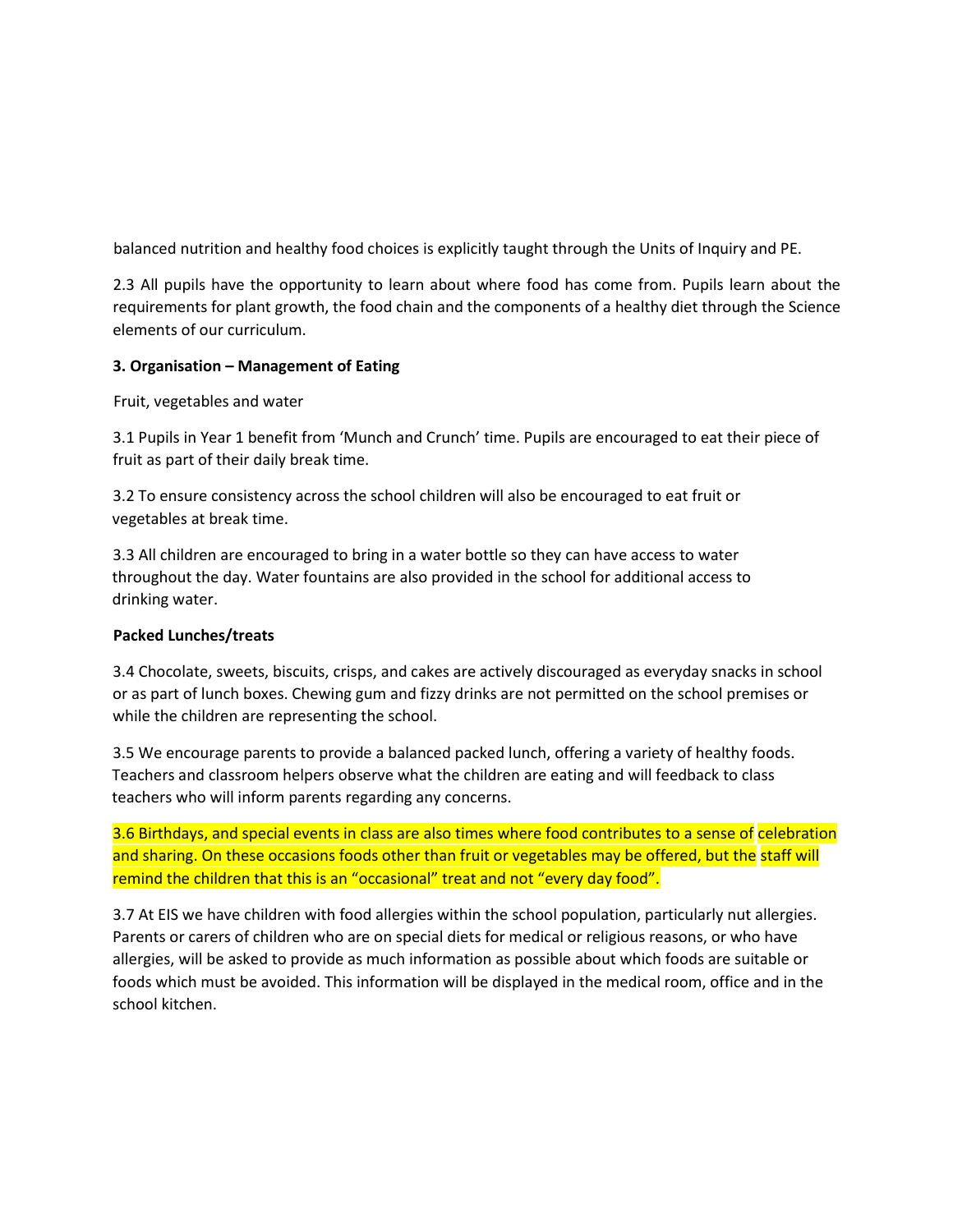3.8 Pupils are taught not to share packed lunches and parents are reminded about the need to avoid sending in packed lunches containing nuts. This is communicated through the newsletter. EIS cannot guarantee that all parents will comply with the request and for that reason the school does not purport to be a "nut free school".

## **4. The responsibility of the Assistant Head - Pastoral/Inclusion is to ensure that:**

4.1 Staff and parents are informed about the healthy eating policy, and that the policy is implemented effectively

4.2 Staff are given sufficient training, so that they can teach effectively

4.3 The AHoP liaises with external agencies (when necessary) regarding the healthy eating education programme and ensures that all adults who work with children on these issues are aware of the school policy and work within this framework.

4.4 Monitor teaching and learning about healthy eating. PYP coordinator to oversee the content of the curriculum maps to ensure that all pupils have the opportunity to learn about healthy eating

## **5. The role of Families:**

5.1 We wish to build a positive and supportive relationship with the parents of children at our school through mutual understanding, trust and co-operation. In promoting this objective with regard to food we will:

• Inform parents about the school healthy eating education policy and practice; •

Encourage parents to be involved in reviewing school policy - PCG

• Inform parents about the best practice known with regard to healthy eating so that the parents can support the key messages being given to children at school.

#### **6. Monitoring and Evaluation:**

6.1 The effective implementation of this policy will be monitored by the Assistant Head - Pastoral/Inclusion and the Headteacher.

6.2 The policy will be evaluated after 2 years taking into account the views of the whole school community, particularly the views of pupils. This will take place through assemblies, in class discussion, school council and meetings.